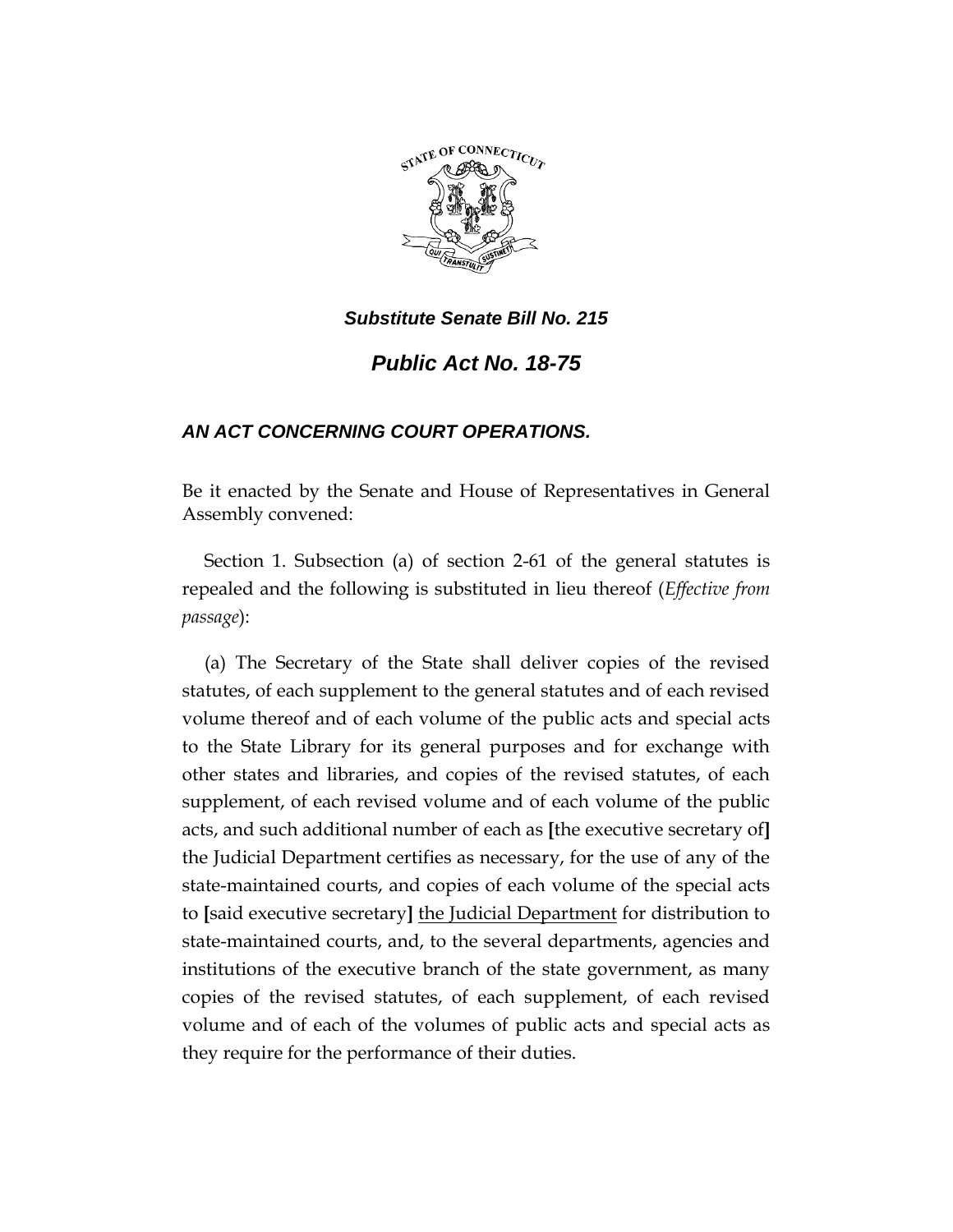Sec. 2. Subdivision (1) of subsection (a) of section 4a-60 of the 2018 supplement to the general statutes is repealed and the following is substituted in lieu thereof (*Effective July 1, 2018*):

(1) The contractor agrees and warrants that in the performance of the contract such contractor will not discriminate or permit discrimination against any person or group of persons on the grounds of race, color, religious creed, age, marital status, national origin, ancestry, sex, gender identity or expression, status as a veteran, intellectual disability, mental disability or physical disability, including, but not limited to, blindness, unless it is shown by such contractor that such disability prevents performance of the work involved, in any manner prohibited by the laws of the United States or of the state of Connecticut; and the contractor further agrees to take affirmative action to **[**insure**]** ensure that applicants with job-related qualifications are employed and that employees are treated when employed without regard to their race, color, religious creed, age, marital status, national origin, ancestry, sex, gender identity or expression, status as a veteran, intellectual disability, mental disability or physical disability, including, but not limited to, blindness, unless it is shown by such contractor that such disability prevents performance of the work involved;

Sec. 3. Subsection (d) of section 45a-81 of the general statutes is repealed and the following is substituted in lieu thereof (*Effective from passage*):

(d) The **[**executive secretary of the**]** Judicial Department shall, on notice from the Probate Court Administrator, include the assistants and clerical help on the payroll of the Judicial Department. On presentation of vouchers by **[**the executive secretary of**]** the Judicial Department to the Probate Court Administrator, **[**he**]** the Probate Court Administrator shall reimburse the Judicial Department, from the fund established under section 45a-82, for the salary and benefits paid

*Public Act No. 18-75 2 of 19*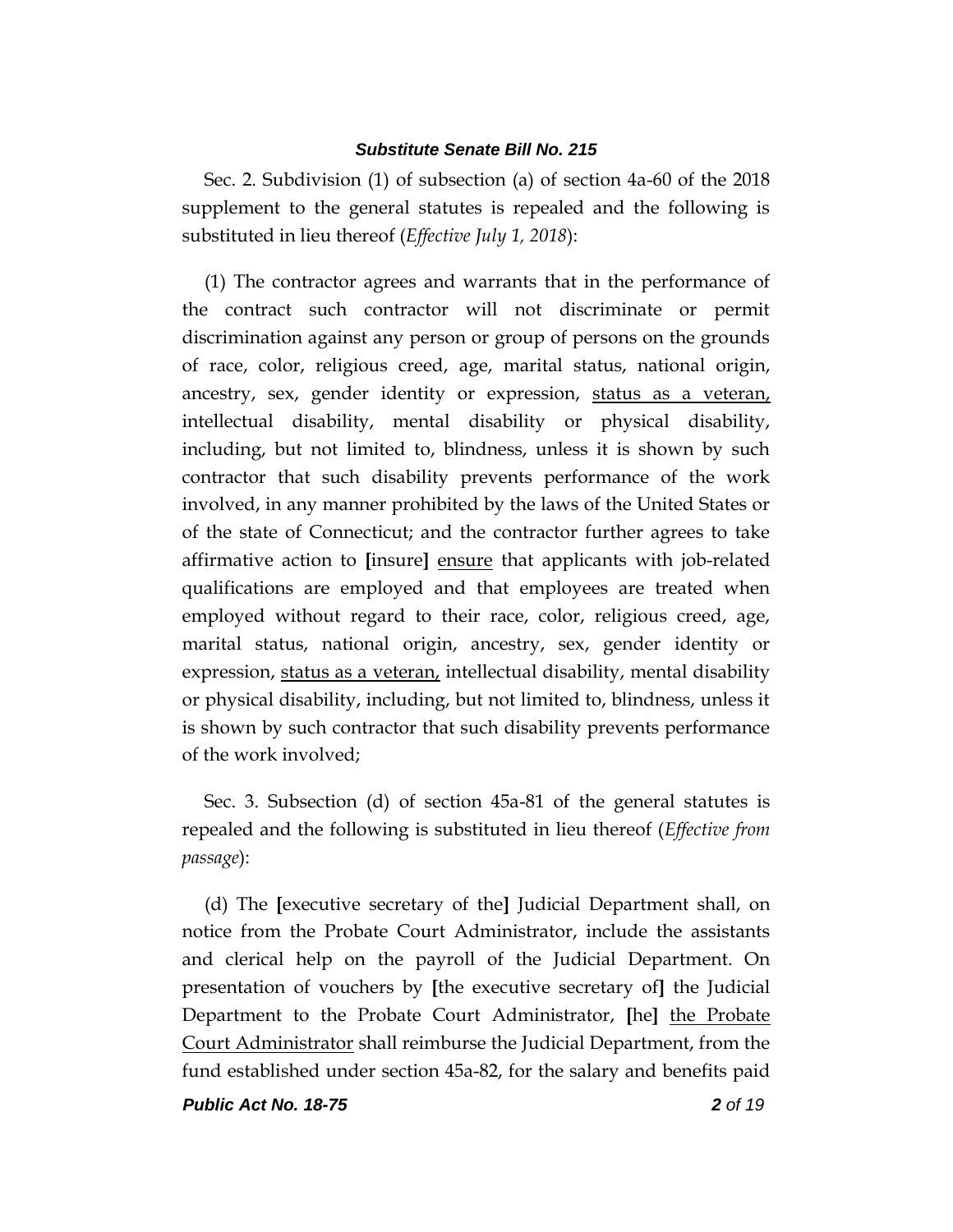by the Judicial Department to or for the assistants and clerical help included on the Judicial Department payroll.

Sec. 4. Section 46b-61 of the general statutes is repealed and the following is substituted in lieu thereof (*Effective October 1, 2018*):

(a) In all cases in which the parents of a minor child live separately, the superior court for the judicial district where **[**the parties or one of them**]** either parent resides may, on the application of either **[**party**]** parent and after notice is given to the other **[**party**]** parent, make any order as to the custody, care, education, visitation and support of any minor child of the **[**parties**]** parents, subject to the provisions of sections 46b-54, 46b-56, 46b-57 and 46b-66. Proceedings to obtain such orders shall be commenced by service of an application, a summons and an order to show cause. An applicant shall file the accompanying documents with the court not later than the first date for which the matter appears on the docket.

(b) As used in this section, "accompanying documents" means documents that establish an existing legal relationship between the parents and the child for whom an application for custody, care, education, visitation and support is made under this section. "Accompanying documents" include, but are not limited to, a copy of a birth certificate naming the applicant and the respondent as the parents of the child, a copy of a properly executed acknowledgment of paternity, a court order or decree naming the legally responsible parents, including adoptive parents, a gestational agreement as defined in section 7-36, documents showing that the minor child was born during the parents' wedlock or other sufficient evidence within the discretion of the court.

Sec. 5. Section 46b-63 of the general statutes is repealed and the following is substituted in lieu thereof (*Effective July 1, 2018*):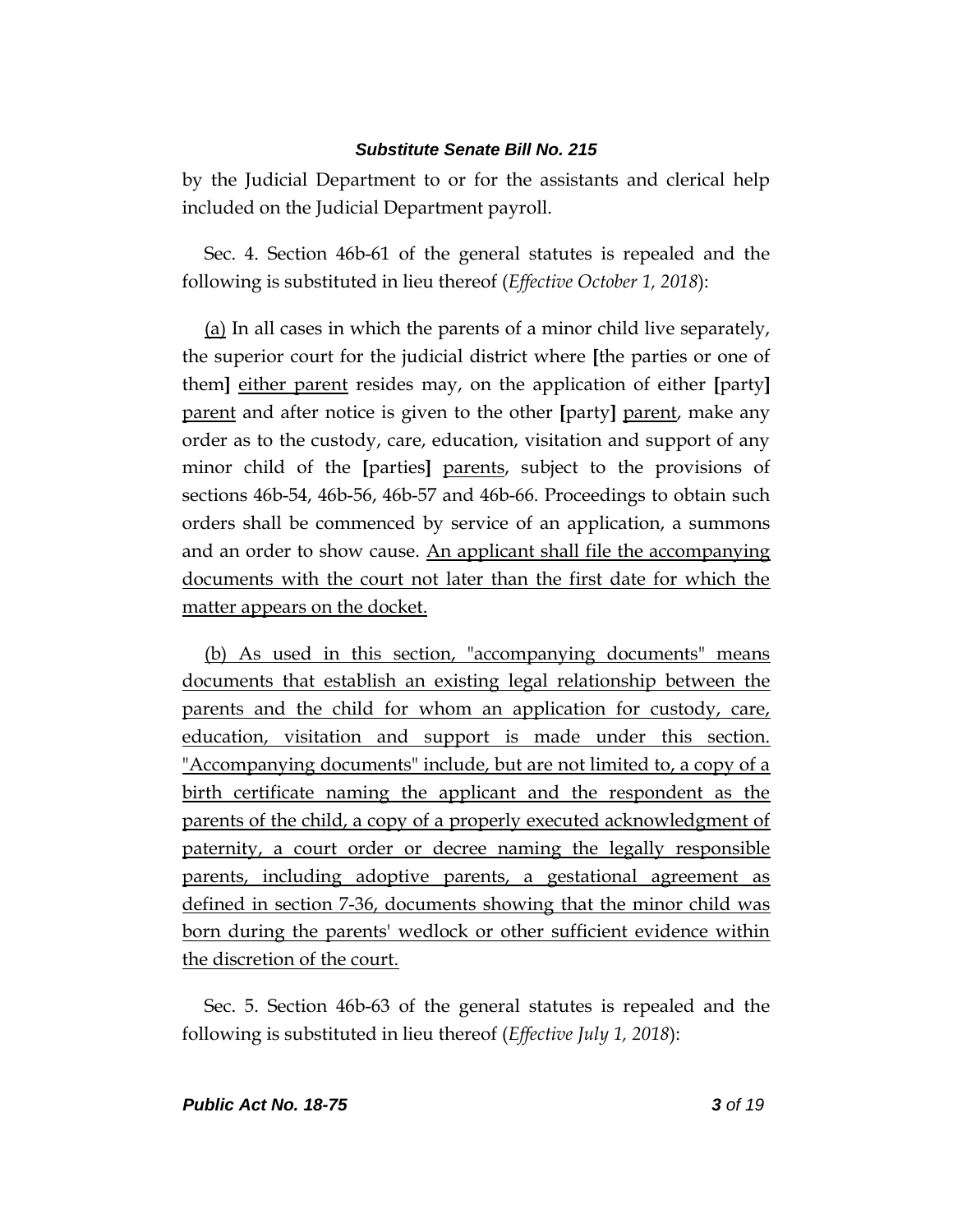(a) At the time of entering a decree dissolving a marriage, the court, upon request of either spouse, shall restore the birth name or former name of such spouse.

(b) At any time after entering a decree dissolving a marriage, the court, upon motion of either spouse, shall modify such judgment and restore the birth name or former name of such spouse. The court shall rule on any motion filed by such spouse to have his or her birth name or former name restored without a hearing.

Sec. 6. Subsection (g) of section 46b-231 of the 2018 supplement to the general statutes is repealed and the following is substituted in lieu thereof (*Effective from passage*):

(g) A Chief Family Support Magistrate shall be designated by the Chief Court Administrator of the Superior Court from among the nine family support magistrates appointed pursuant to subsection (f) of this section, except that the Chief Family Support Magistrate serving in that capacity on December 31, 2016, shall continue to serve in that capacity on and after January 1, 2017, until the expiration of such family support magistrate's term, unless a successor is designated by the Chief Court Administrator or such family support magistrate is removed from office pursuant to subsection (f) of this section or such family support magistrate's nomination has failed to be approved in accordance with subsection (f) of this section. Under the direction of the Chief Court Administrator, the Chief Family Support Magistrate shall supervise the Family Support Magistrate Division **[**and submit an annual report to the Chief Court Administrator**]** and perform such other duties as provided in this section.

Sec. 7. Section 51-8 of the general statutes is repealed and the following is substituted in lieu thereof (*Effective from passage*):

**[**(a)**]** There shall be an office for the administration of the nonjudicial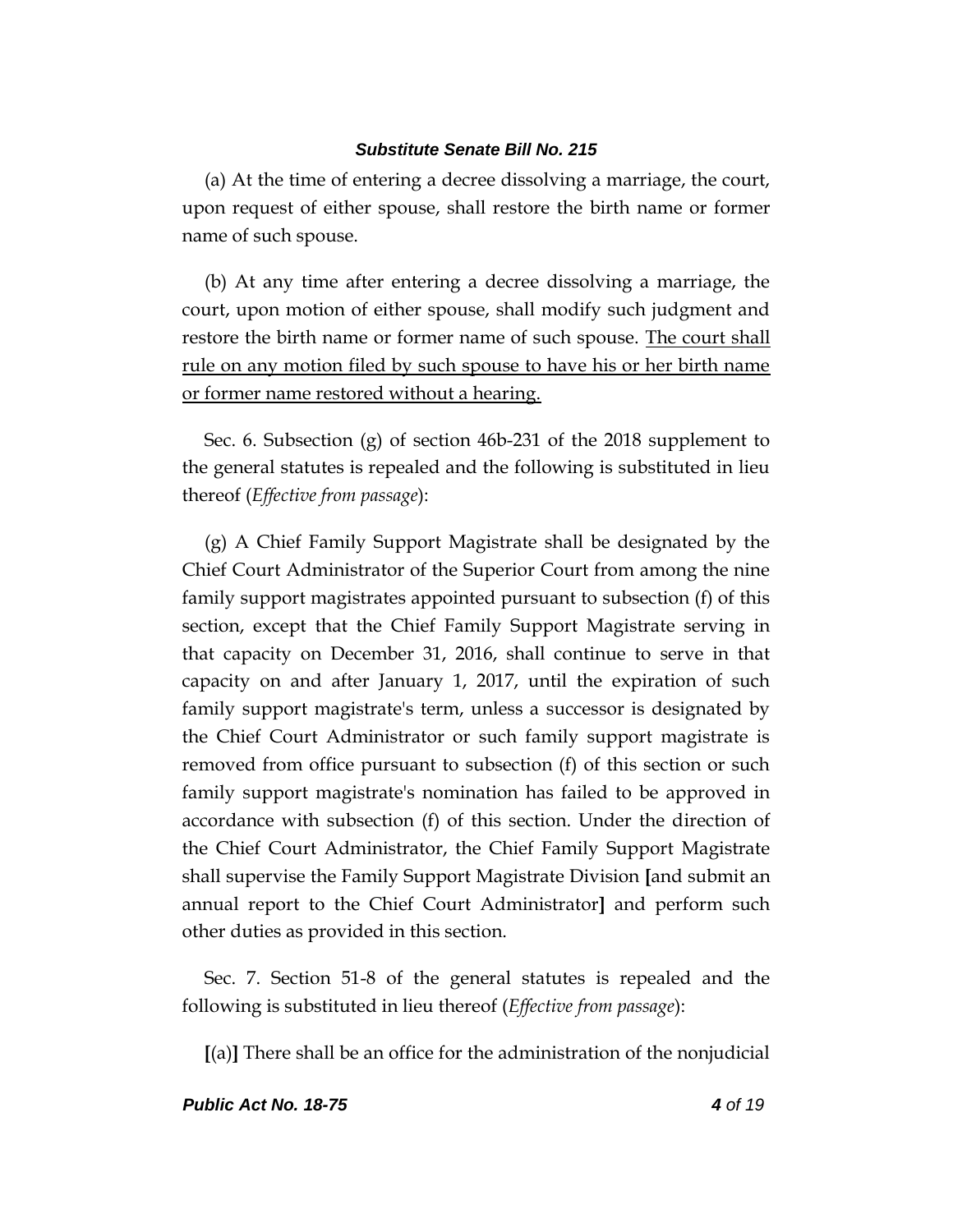business of the Judicial Department under the direction of the Chief Court Administrator.

**[**(b) The Chief Court Administrator shall appoint an executive secretary, who shall hold office at the pleasure of the Chief Court Administrator. The salary of the executive secretary shall be fixed by the Supreme Court. The executive secretary shall be a member of the bar of the state and shall not engage in the private practice of law.**]**

Sec. 8. Section 51-9 of the general statutes is repealed and the following is substituted in lieu thereof (*Effective from passage*):

Under the supervision and direction of the Chief Court Administrator, the **[**executive secretary and other members of the**]** staff of the Office of Chief Court Administrator shall:

(1) Audit all bills to be paid from state appropriations, except bills of the Division of Criminal Justice, for the expenses of the Judicial Department and its constituent courts prior to taxation or final approval thereof by any judge;

(2) Maintain adequate accounting and budgetary records for all appropriations by the state for the maintenance of the Judicial Department, except the Division of Criminal Justice, and all other appropriations assigned by the legislature or state budgetary control offices for administration by the Judicial Department, except the Division of Criminal Justice;

(3) Prepare and submit to the appropriate budget agency of the state government estimates of appropriations necessary for the maintenance and operation of the Judicial Department, including therein estimates submitted for the Division of Criminal Justice as provided in section 51-279, and make recommendations in respect to those appropriations;

(4) Act as secretary of any meetings, conferences or assemblies of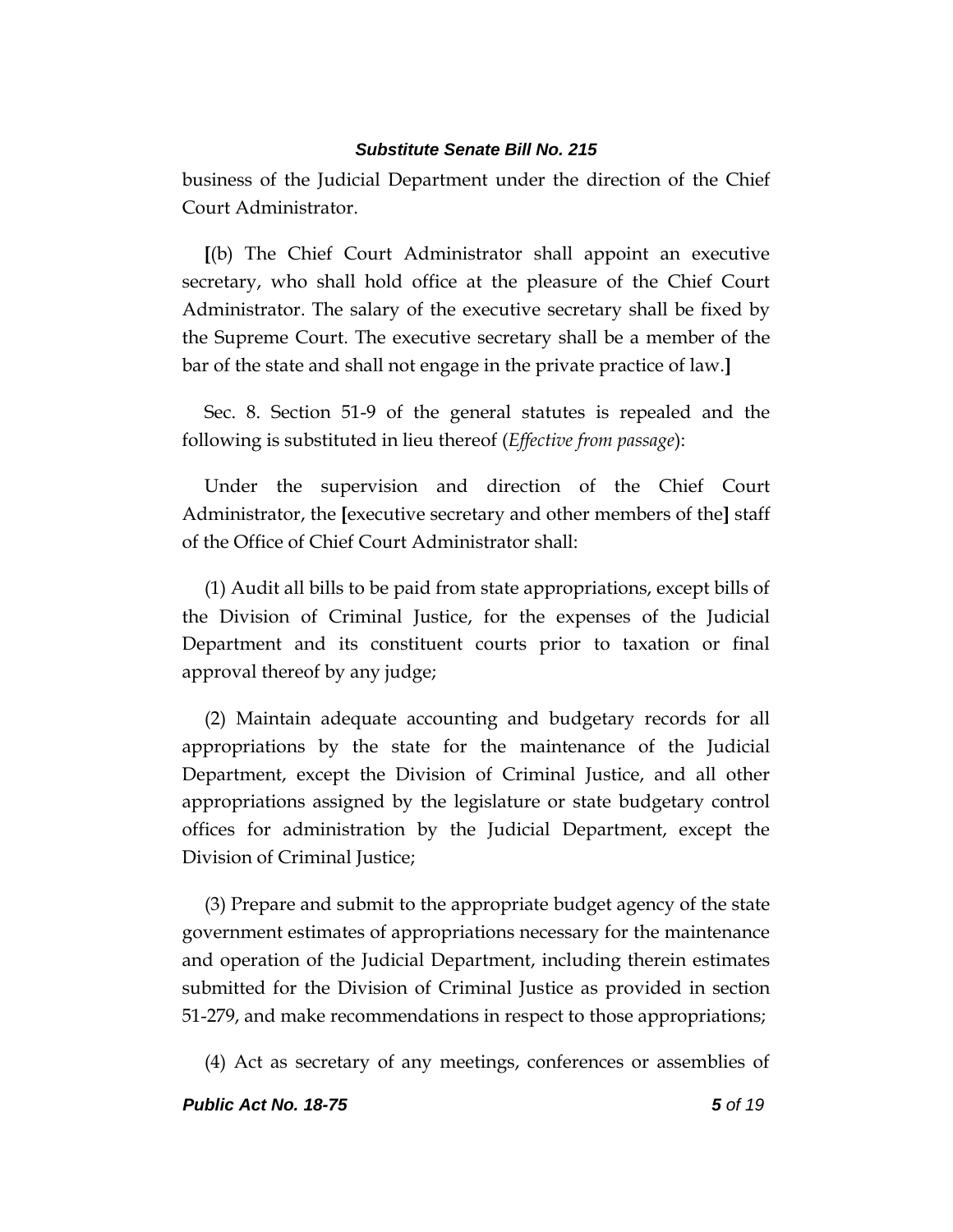judges, or committees thereof, of the Judicial Department and of its constituent courts;

(5) Supervise all purchases of commodities and services for the Judicial Department, except for the Division of Criminal Justice, to be charged to state appropriations, and issue all orders therefor for the department, excluding orders for the Division of Criminal Justice;

(6) Examine the administrative methods and systems employed in the Judicial Department and its constituent courts and agencies, except the Division of Criminal Justice, and develop and implement programs for the improvement thereof and for securing uniform administration and procedures;

(7) Examine the state of the dockets of the courts of the Judicial Department to ascertain the need for assistance by any court and to implement programs for the fair and prompt disposition of cases therein;

(8) Collect and compile statistical and other data concerning the business transacted by the Judicial Department and its constituent courts and the expenditure of public moneys for the maintenance and operation of the judicial system;

(9) Assist in the preparation of the assignments of the judges of the Superior Court and attend to the printing and distribution for the Superior Court of an annual directory containing relevant information pertaining to the operation of the court;

(10) Serve as payroll officer for the Judicial Department, excluding the Division of Criminal Justice, and for the Supreme Court, Appellate Court and Superior Court;

(11) Supervise the assignment of court reporters of the Superior Court;

### *Public Act No. 18-75 6 of 19*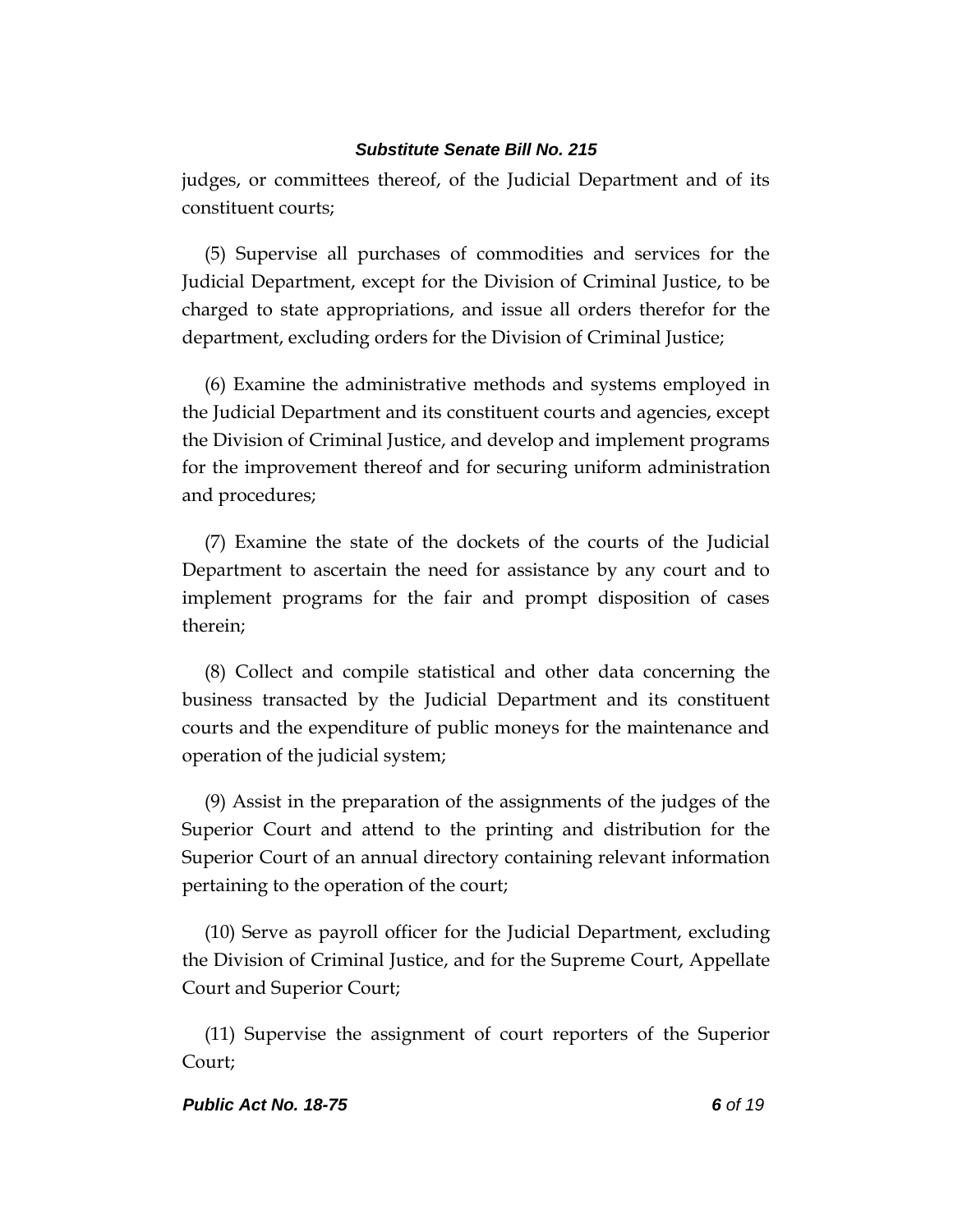(12) Conduct research and planning activities for the Judicial Department and its constituent courts and offices as deemed feasible by, or in the discretion of, the Chief Justice or the Chief Court Administrator;

(13) Develop education programs for the judges and other personnel of the Judicial Department;

(14) Develop personnel standards, policies and procedures, and make recommendations concerning all personnel matters, including requests for salary increases or for additional positions, for consideration by the Supreme Court or the appropriate appointing authorities;

(15) Report periodically to the Chief Court Administrator concerning all matters which have been entrusted to **[**him**]** such staff;

(16) Attend to matters assigned to **[**him**]** such staff by the Chief Justice, or the Chief Court Administrator or by statute;

(17) Design, implement and maintain, as deemed feasible by the Chief Court Administrator, computerized automatic data processing systems for use in the Supreme Court, Appellate Court and Superior Court or divisions of the Superior Court;

(18) Supervise administrative methods employed in clerks' offices and in the various offices of the Supreme Court, Appellate Court and Superior Court; and

(19) Supervise the care and control of all property where the Judicial Department is the primary occupant, which supervision shall include planning, execution of contracts, except for contracts for consultant services which shall be subject to section 4b-58, oversight and supervision of work involving the construction, repair or alteration of a building or premises under the supervision of the Office of the Chief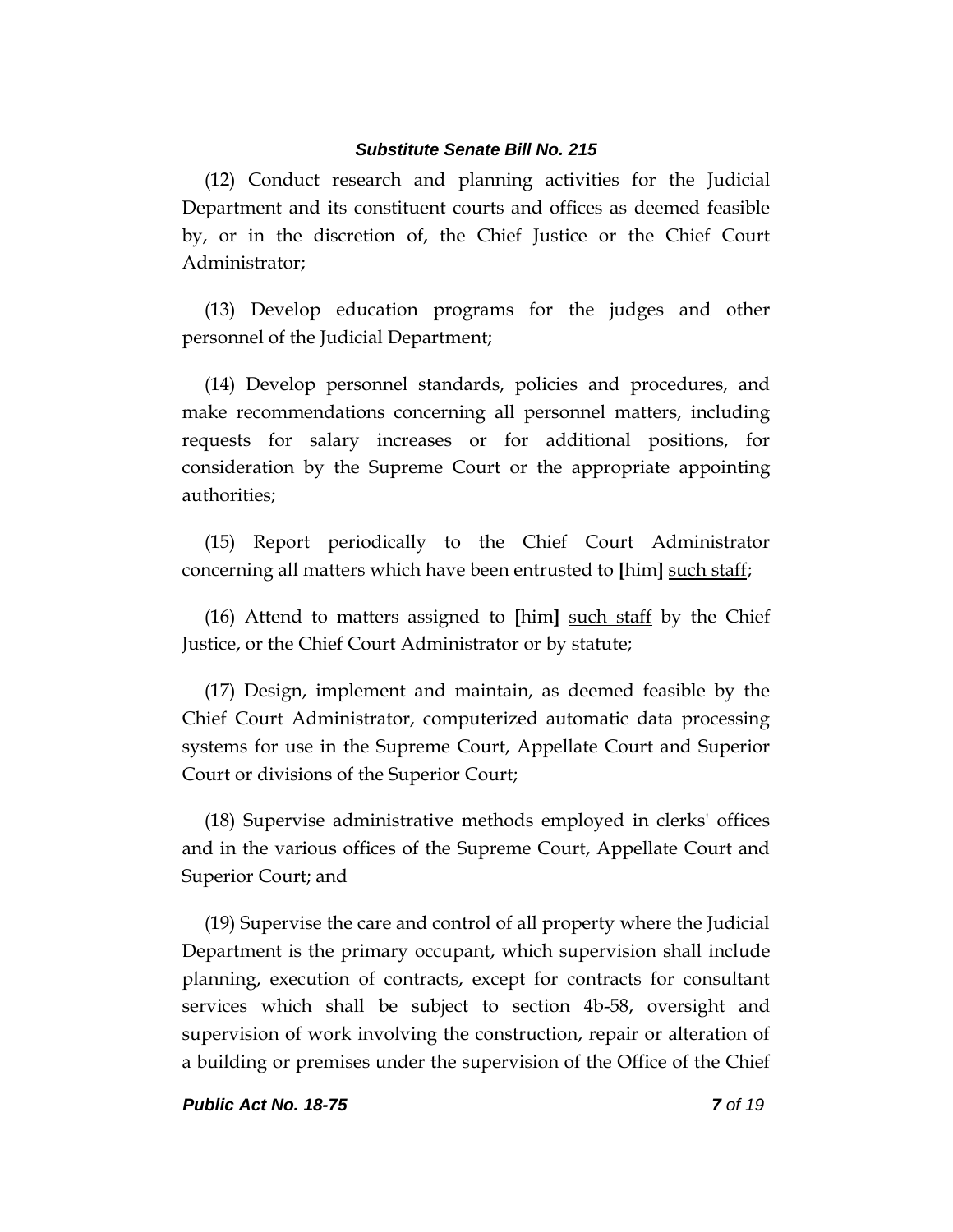Court Administrator, when construction contracts do not exceed one million two hundred fifty thousand dollars. For the purposes of this subdivision, "Judicial Department" does not include the courts of probate, the Division of Criminal Justice and the Public Defender Services Commission, except where they share facilities in statemaintained courts.

Sec. 9. Subsection (b) of section 51-164n of the 2018 supplement to the general statutes is repealed and the following is substituted in lieu thereof (*Effective July 1, 2018*):

(b) Notwithstanding any provision of the general statutes, any person who is alleged to have committed (1) a violation under the provisions of section 1-9, 1-10, 1-11, 4b-13, 7-13, 7-14, 7-35, 7-41, 7-83, 7- 283, 7-325, 7-393, 8-12, 8-25, 8-27, 9-63, 9-322, 9-350, 10-193, 10-197, 10- 198, 10-230, 10-251, 10-254, 12-52, 12-170aa, 12-292, 12-314b or 12-326g, subdivision (4) of section 12-408, subdivision  $(3)$ ,  $(5)$  or  $(6)$  of section 12-411, section 12-435c, 12-476a, 12-476b, 12-487, 13a-71, 13a-107, 13a-113, 13a-114, 13a-115, 13a-117b, 13a-123, 13a-124, 13a-139, 13a-140, 13a-143b, 13a-247 or 13a-253, subsection (f) of section 13b-42, section 13b-90, 13b-221, 13b-292, 13b-336, 13b-337, 13b-338, 13b-410a, 13b-410b or 13b-410c, subsection (a), (b) or (c) of section 13b-412, section 13b-414, subsection (d) of section 14-12, section 14-20a or 14-27a, subsection (e) of section 14-34a, subsection (d) of section 14-35, section 14-43, 14-49, 14-50a or 14-58, subsection (b) of section 14-66, section 14-66a **[**, 14-66b**]** or 14-67a, subsection (g) of section 14-80, subsection (f) of section 14-80h, section 14-97a, 14-100b, 14-103a, 14-106a, 14-106c, 14-146, 14-152, 14-153 or 14-163b, a first violation as specified in subsection (f) of section 14-164i, section 14-219 as specified in subsection (e) of said section, subdivision (1) of section 14-223a, section 14-240, **[**14-249,**]** 14- 250 or 14-253a, subsection (a) of section 14-261a, section 14-262, 14-264, 14-267a, 14-269, 14-270, 14-275a, 14-278 or 14-279, subsection (e) or (h) of section 14-283, section 14-291, 14-293b, 14-296aa, 14-300, 14-300d, 14-

*Public Act No. 18-75 8 of 19*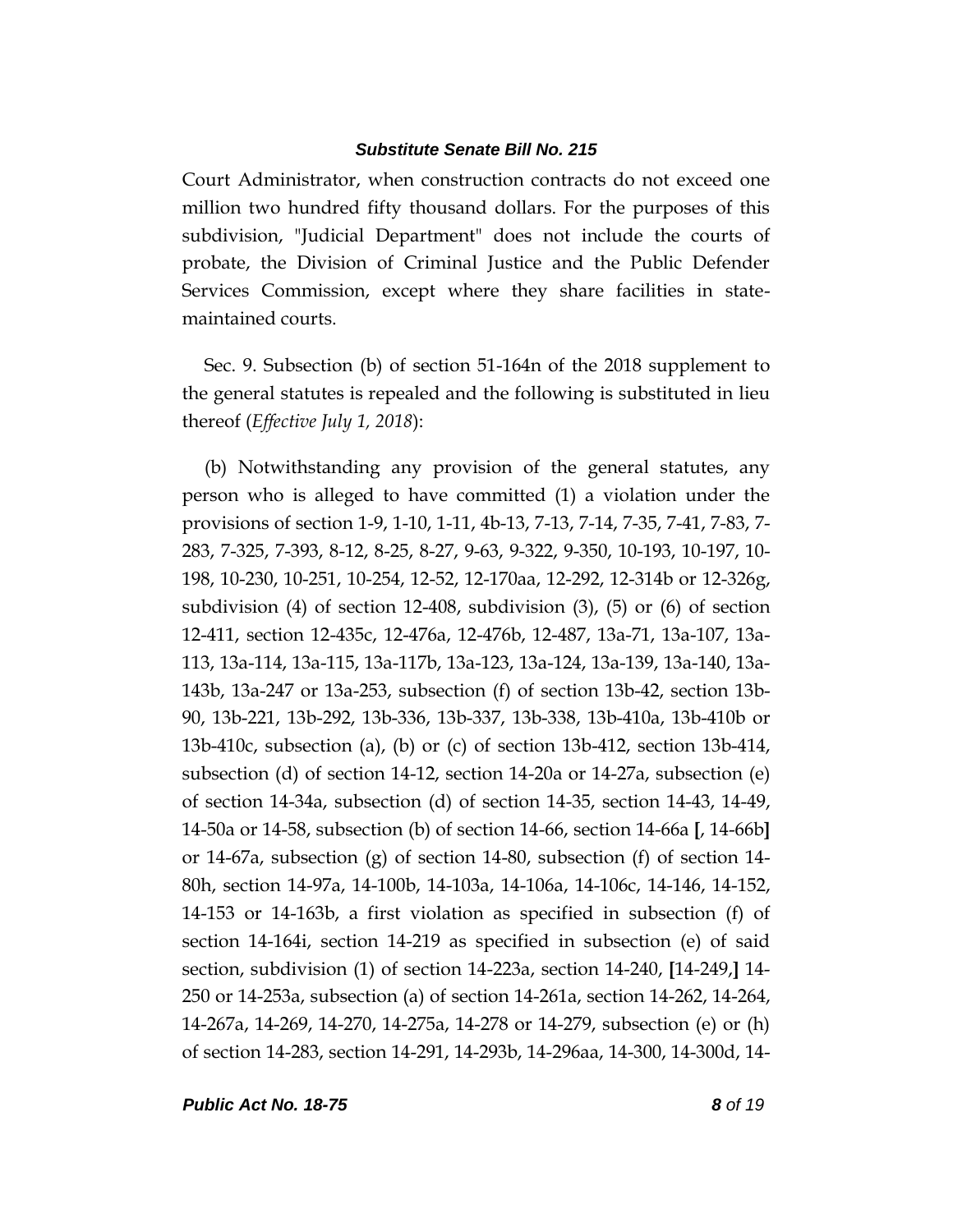319, 14-320, 14-321, 14-325a, 14-326, 14-330 or 14-332a, subdivision (1), (2) or (3) of section 14-386a, section 15-25 or 15-33, subdivision (1) of section 15-97, subsection (a) of section 15-115, section 16-44, 16-256e, 16a-15 or 16a-22, subsection (a) or (b) of section 16a-22h, section 17a-24, 17a-145, 17a-149, 17a-152, 17a-465, **[**17a-642,**]** 17b-124, 17b-131, 17b-137, 19a-30, 19a-33, 19a-39 or 19a-87, subsection (b) of section 19a-87a, section 19a-91, 19a-105, 19a-107, 19a-113, 19a-215, 19a-219, 19a-222, 19a-224, 19a-286, 19a-287, 19a-297, 19a-301, 19a-309, 19a-335, 19a-336, 19a-338, 19a-339, 19a-340, 19a-425, 19a-502, 20-7a, 20-14, 20-158, 20-231, 20-249, 20-257, 20-265, 20-324e, 20-341*l*, 20-366, 20-597, 20-608, 20-610, 21-1, 21-38, 21-39, 21-43, 21-47, 21-48, 21-63 or 21-76a, subdivision (1) of section 21a-19, section 21a-21, subdivision (1) of subsection (b) of section 21a-25, section 21a-26 or 21a-30, subsection (a) of section 21a-37, section 21a-46, 21a-61, 21a-63 or 21a-77, subsection (b) of section 21a-79, section 21a-85 or 21a-154, subdivision (1) of subsection (a) of section 21a-159, subsection (a) of section 21a-279a, section 22-12b, 22- 13, 22-14, 22-15, 22-16, 22-26g, 22-29, 22-34, 22-35, 22-36, 22-38, 22-39, 22-39a, 22-39b, 22-39c, 22-39d, 22-39e, 22-49 or 22-54, subsection (d) of section 22-84, section 22-89, 22-90, 22-98, 22-99, 22-100, 22-111o, 22-167, 22-279, 22-280a, 22-318a, 22-320h, 22-324a, 22-326 or 22-342, subsection (b), (e) or (f) of section 22-344, section 22-359, 22-366, 22-391, 22-413, 22- 414, 22-415, 22a-66a or 22a-246, subsection (a) of section 22a-250, subsection (e) of section 22a-256h, section 22a-363 or 22a-381d, subsections (c) and (d) of section 22a-381e, section 22a-449, 22a-461, 23- 37, 23-38, 23-46 or 23-61b, subsection (a) or subdivision (1) of subsection (c) of section 23-65, section 25-37 or 25-40, subsection (a) of section 25-43, section 25-43d, 25-135, **[**26-16,**]** 26-18, 26-19, 26-21, 26-31, **[**26-31c,**]** 26-40, 26-40a, 26-42, 26-49, 26-54, 26-55, 26-56, 26-58 or 26-59, subdivision (1) of subsection (d) of section 26-61, section 26-64, subdivision (1) of section 26-76, section 26-79, 26-87, 26-89, 26-91, 26-94, 26-97, 26-98, 26-104, 26-105, 26-107, 26-117, 26-128, 26-131, 26-132, 26- 138 or 26-141, **[**subdivision (2) of subsection (j) of section 26-142a, subdivision (1) of subsection (b) of section 26-157b,**]** subdivision (1) of

*Public Act No. 18-75 9 of 19*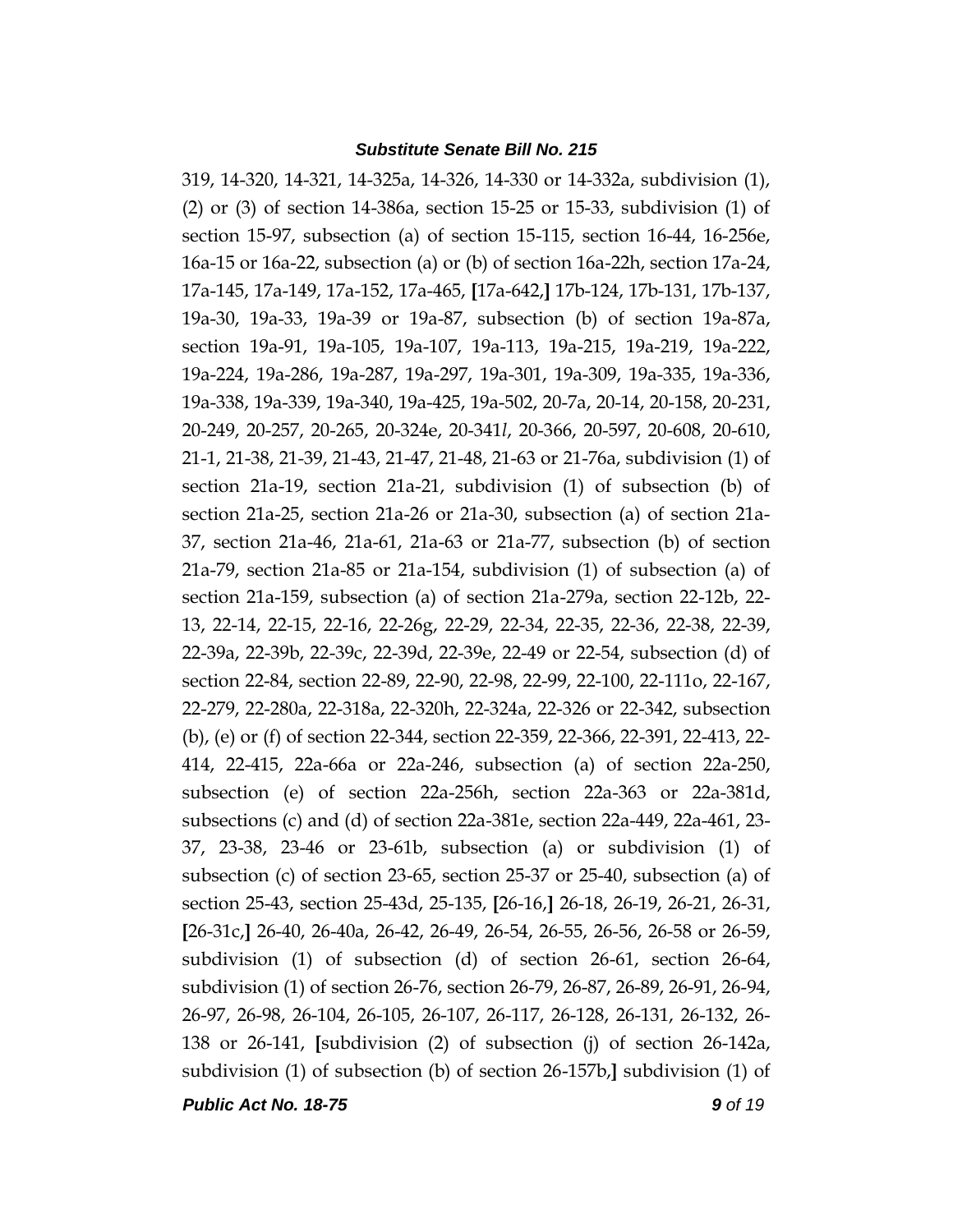section 26-186, section 26-207, 26-215, 26-217 or 26-224a, subdivision (1) of section 26-226, section 26-227, 26-230, 26-232, 26-244, 26-257a, 26-260, 26-276, 26-284, 26-285, 26-286, 26-288, 26-294, 28-13, 29-6a, 29-25, 29- 143o, 29-143z or 29-156a, subsection (b), (d), (e) or (g) of section 29- 161q, section 29-161y or 29-161z, subdivision (1) of section 29-198, section 29-210, 29-243 or 29-277, subsection (c) of section 29-291c, section 29-316, 29-318, 29-381, 30-48a, 30-86a, 31-3, 31-10, 31-11, 31-12, 31-13, 31-14, 31-15, 31-16, 31-18, 31-23, 31-24, 31-25, 31-32, 31-36, 31-38, 31-40, 31-44, 31-47, 31-48, 31-51, 31-52, 31-52a or 31-54, subsection (a) or (c) of section 31-69, section 31-70, 31-74, 31-75, 31-76, 31-76a, 31-89b or 31-134, subsection (i) of section 31-273, section 31-288, subdivision (1) of section 35-20, section 36a-787, 42-230, 45a-283, 45a-450, 45a-634 or 45a-658, subdivision (13) or (14) of section 46a-54, section 46a-59, 46b-22, 46b-24, 46b-34, 47-34a, 47-47, 49-8a, 49-16, 53-133, 53-199, 53-212a, 53-249a, 53-252, 53-264, 53-280, 53-302a, 53-303e, 53-311a, 53-321, 53- 322, 53-323, 53-331 or 53-344, subsection (c) of section 53-344b, or section 53-450, or (2) a violation under the provisions of chapter 268, or (3) a violation of any regulation adopted in accordance with the provisions of section 12-484, 12-487 or 13b-410, or (4) a violation of any ordinance, regulation or bylaw of any town, city or borough, except violations of building codes and the health code, for which the penalty exceeds ninety dollars but does not exceed two hundred fifty dollars, unless such town, city or borough has established a payment and hearing procedure for such violation pursuant to section 7-152c, shall follow the procedures set forth in this section.

Sec. 10. Section 51-215a of the general statutes is repealed and the following is substituted in lieu thereof (*Effective from passage*):

The clerk of the Appellate Court shall file with the Reporter of Judicial Decisions copies of memoranda of decisions in Appellate Court cases. The reporter shall prepare all of the decisions for publication and index them in substantial conformity with the manner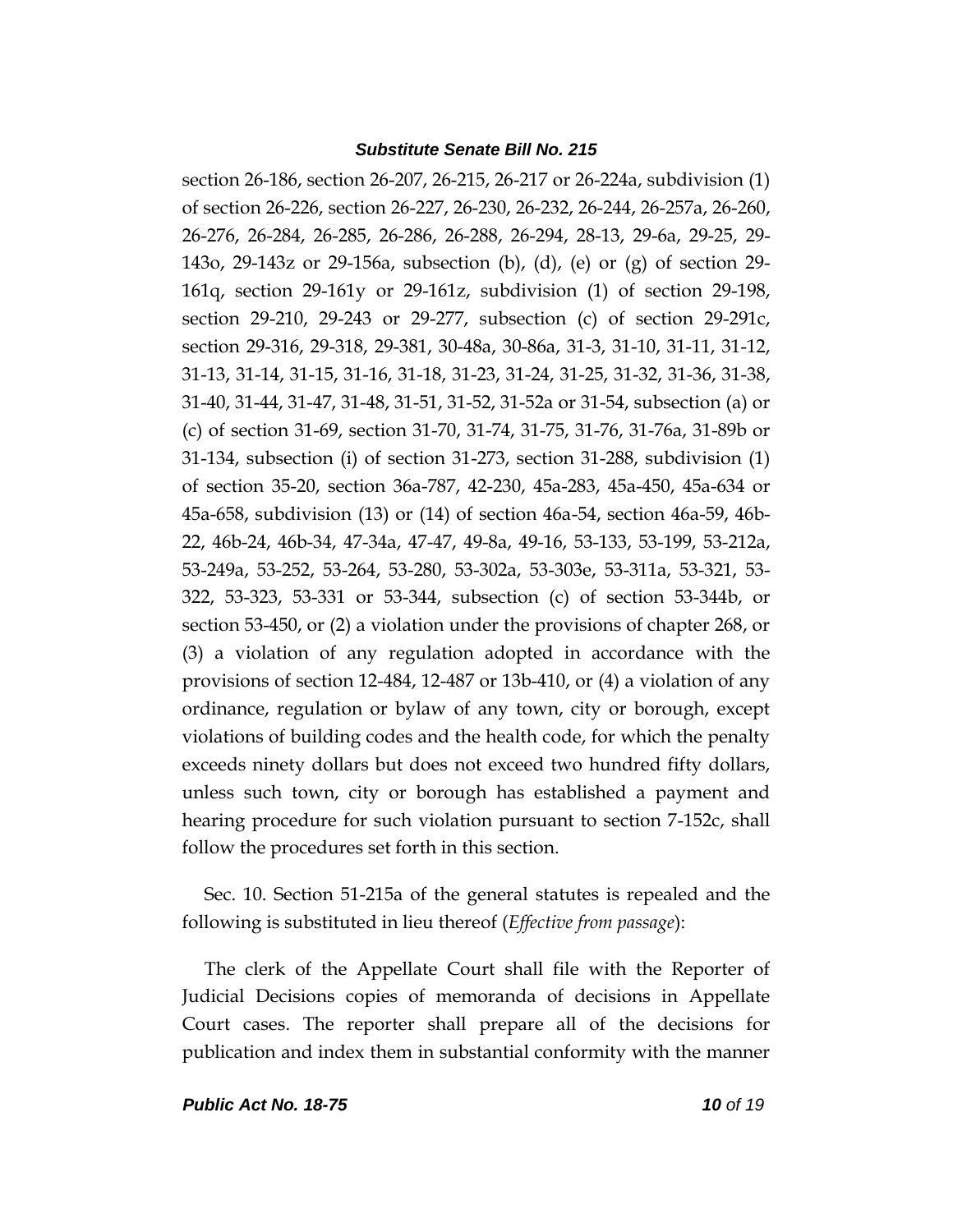in which decisions of the Supreme Court are prepared and indexed. The decisions shall be published by the Commission on Official Legal Publications in the Connecticut Law Journal and in bound or electronic volumes.

Sec. 11. Section 51-216a of the general statutes is repealed and the following is substituted in lieu thereof (*Effective from passage*):

(a) The Commission on Official Legal Publications shall be an agency of the Judicial Branch and shall be composed of the Chief Justice of the Supreme Court, who shall be chairperson, ex officio; the Chief Court Administrator, ex officio; a judge or former judge of the Supreme Court and a state referee, both of whom shall be appointed by the Chief Justice; **[**the executive secretary of the Judicial Branch;**]** the Reporter of Judicial Decisions; and one other employee of the Judicial Branch appointed by the Chief Justice.

(b) The commission shall acquire, publish, distribute and maintain for the benefit of the state a sufficient supply of the official legal publications, which shall consist of: (1) The Connecticut Reports consisting of the reports of cases determined by the Supreme Court as prepared for publication by the Reporter of Judicial Decisions, (2) reports of cases determined by the Appellate Court as prepared for publication by the Reporter of Judicial Decisions, (3) the Connecticut Law Journal, (4) the Connecticut Practice Book and cumulative supplements thereto, and (5) such additional publications pertaining to the state Judicial Branch, the Supreme Court, the Appellate Court, the Superior Court and the practice of law as may be assigned to the commission. The commission may publish, maintain and distribute the official legal publications in available alternative formats. An alternative format includes an electronic format and may be the sole method for the publication, maintenance and distribution of all official legal publications **[**,**]** and all archived official legal **[**protections and all volumes of the Connecticut Reports, excluding the most recent one

*Public Act No. 18-75 11 of 19*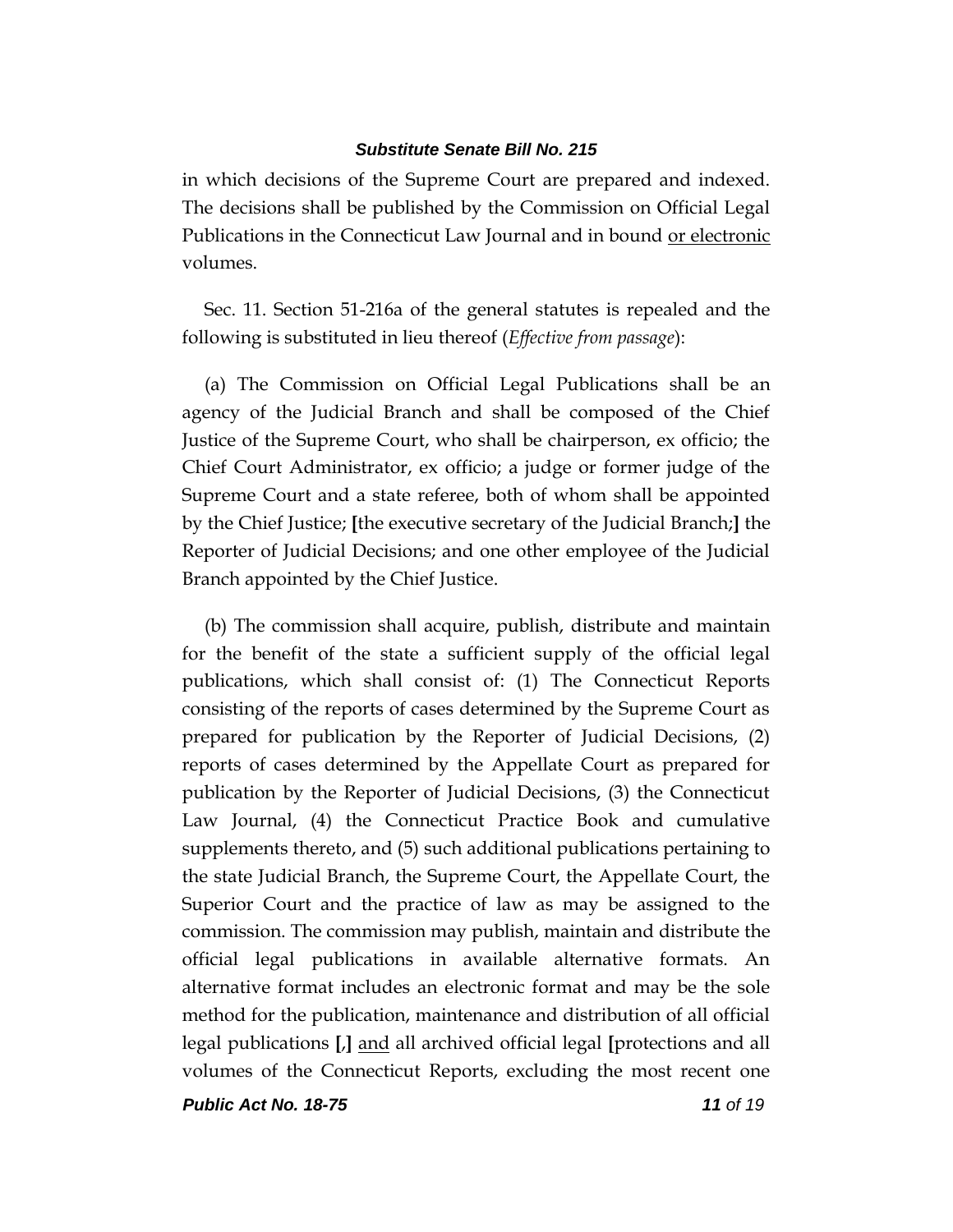hundred volumes**]** publications.

(c) The commission shall publish in the Connecticut Law Journal except as they may be incorporated into any revision of the Connecticut Practice Book: (1) Rules adopted by the judges of the Supreme Court, including, but not limited to, the rules adopted by the Supreme Court for the courts of probate, (2) the rules of the Appellate Court, and (3) the rules of the Superior Court.

(d) The commission may publish in the Connecticut Law Journal, or prepare for separate publication and publish, such other documents and information as in its opinion are proper or of sufficient importance to warrant publication.

(e) The commission may establish an electronic bulletin board to provide information to members of the public upon such terms as it deems to be in the best interest of the state.

(f) The commission shall, to the extent it finds it desirable to do so, cause official legal publications to be copyrighted in the name of the Secretary of the State for the benefit of the people of the state.

(g) **[**All**]** If printed, all official legal publications published by the commission pursuant to this section shall be printed on paper that meets or exceeds the American National Standards Institute standards for permanent paper, unless such paper is not available.

Sec. 12. Subdivision (2) of subsection (a) of section 51-216b of the general statutes is repealed and the following is substituted in lieu thereof (*Effective from passage*):

(2) The commission may appoint a selling agent or agents to handle the sales, and a publishing agent or agents to attend to the publication and distribution, under its supervision, of official legal publications, upon such terms as it deems to be in the best interest of the state.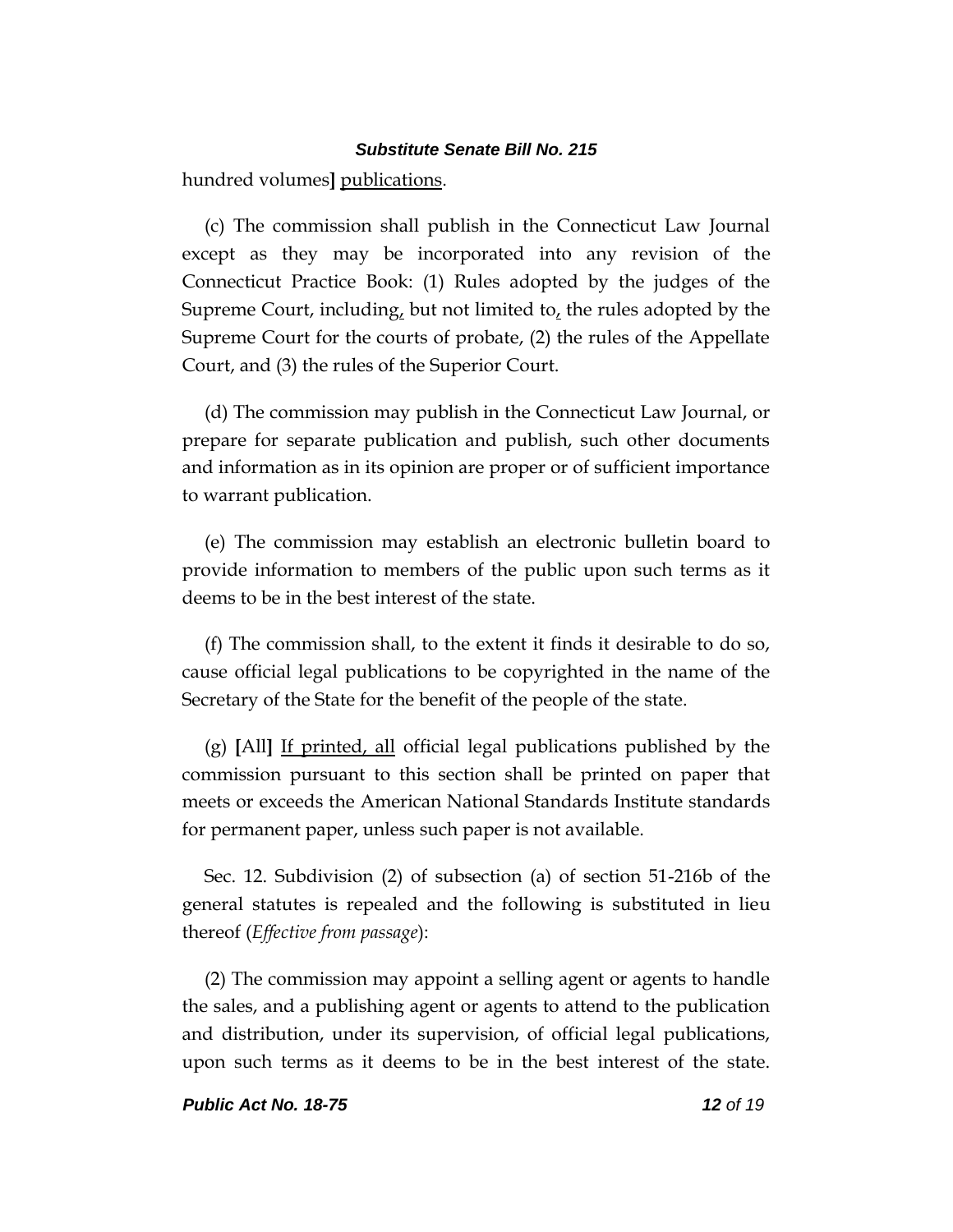**[**Except to the extent that the commission otherwise appoints, the executive secretary of the Judicial Branch shall be the commission's publishing agent.**]**

Sec. 13. Subsection (c) of section 51-295a of the general statutes is repealed and the following is substituted in lieu thereof (*Effective from passage*):

(c) Each such person shall, for retirement purposes, be entitled to credit for any or all the prior years of service accrued by him on the date of his appointment as Chief Public Defender, Deputy Chief Public Defender or public defender, while serving in the office of (1) Chief Public Defender, (2) Deputy Chief Public Defender, (3) public defender, assistant public defender or deputy assistant public defender in the Superior Court, Court of Common Pleas or Circuit Court, (4) state's attorney, assistant state's attorney or deputy assistant state's attorney in the Superior Court,  $or$  (5) prosecuting attorney or assistant</u> prosecuting attorney in the Court of Common Pleas or the Circuit Court, **[**or (6) executive secretary or assistant executive secretary of the Judicial Department,**]** provided such person shall pay to the Comptroller five per cent of the salary of his office for each prior year of service he claims for retirement credit. Each such person shall be entitled to have his retirement contributions to the state employees retirement system under chapter 66 credited toward the payment due for the prior years of service he claims for retirement credit.

Sec. 14. Section 54-66a of the general statutes is repealed and the following is substituted in lieu thereof (*Effective from passage*):

Any bail bond posted in any criminal proceeding in this state shall be automatically terminated and released whenever the defendant: (1) Is granted accelerated rehabilitation pursuant to section 54-56e; (2) is granted admission to the pretrial alcohol education program pursuant to section 54-56g; (3) is granted admission to the pretrial family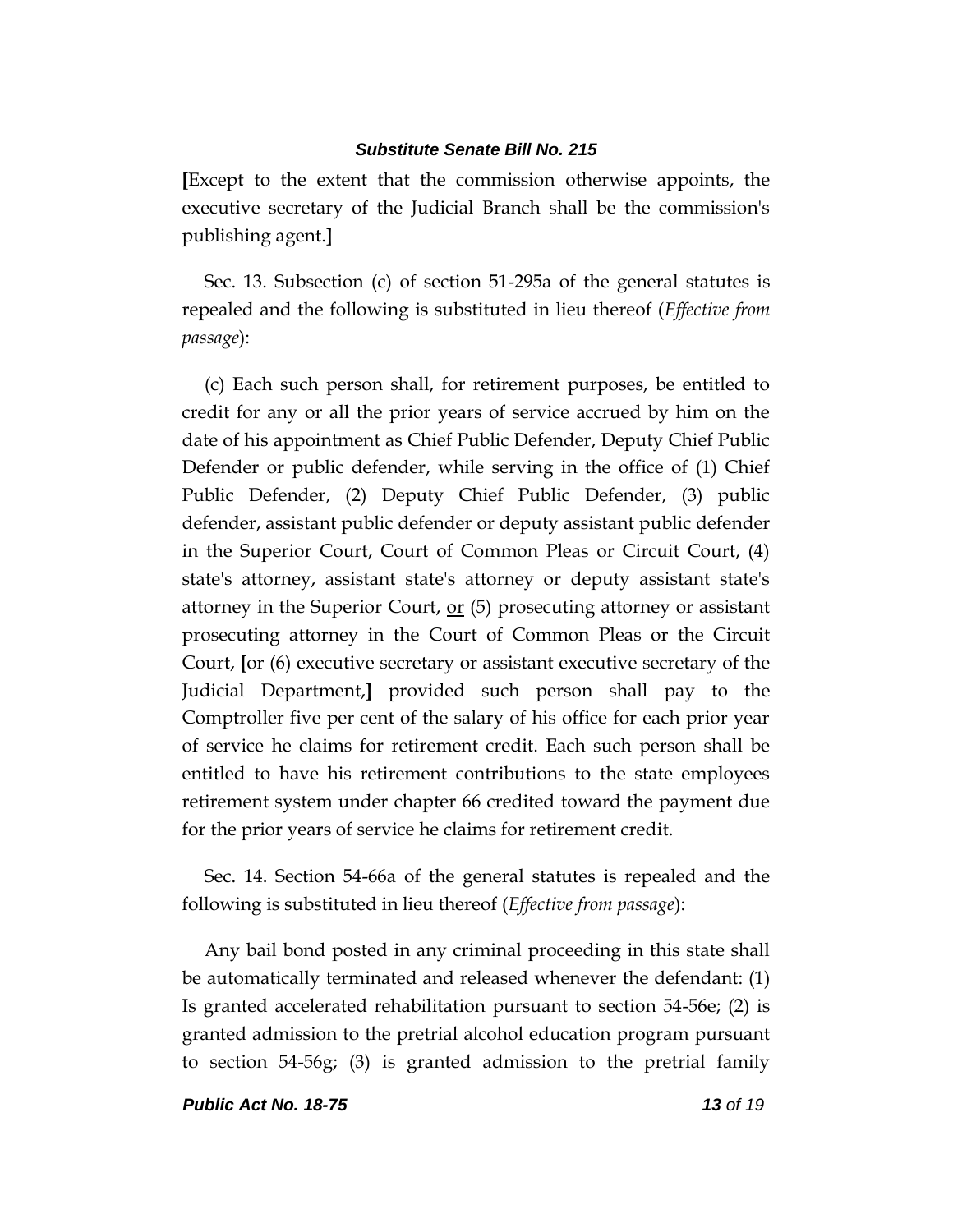violence education program pursuant to section 46b-38c; (4) is granted admission to the pretrial drug education and community service program pursuant to section 54-56i; (5) has the complaint or information filed against such defendant dismissed; (6) has the prosecution of the complaint or information filed against such defendant terminated by entry of a nolle prosequi; (7) is acquitted; (8) is sentenced by the court and a stay of such sentence, if any, is lifted; (9) is granted admission to the pretrial school violence prevention program pursuant to section 54-56j; (10) is charged with a violation of section 29-33, 53-202*l* or 53-202w, and prosecution has been suspended pursuant to subsection (h) of section 29-33; (11) is charged with a violation of section 29-37a and prosecution has been suspended pursuant to subsection (i) of section 29-37a; **[**or**]** (12) is granted admission to the supervised diversionary program for persons with psychiatric disabilities, or persons who are veterans, pursuant to section 54-56*l*; or (13) is granted admission to a diversionary program for young persons charged with a motor vehicle violation or an alcohol-related offense pursuant to section 54-56p.

Sec. 15. Section 54-86d of the 2018 supplement to the general statutes is repealed and the following is substituted in lieu thereof (*Effective October 1, 2018*):

Any person who has been the victim of a sexual assault under section 53a-70, 53a-70a, 53a-70b, 53a-70c, 53a-71, 53a-72a, 53a-72b or 53a-73a, voyeurism under section 53a-189a, or injury or risk of injury, or impairing of morals under section 53-21, or of an attempt thereof, or family violence, as defined in section 46b-38a, shall not be required to divulge his or her address or telephone number during any trial or pretrial evidentiary hearing arising from the sexual assault, voyeurism or injury or risk of injury to, or impairing of morals of, a child, or family violence; provided the judge presiding over such legal proceeding finds: (1) Such information is not material to the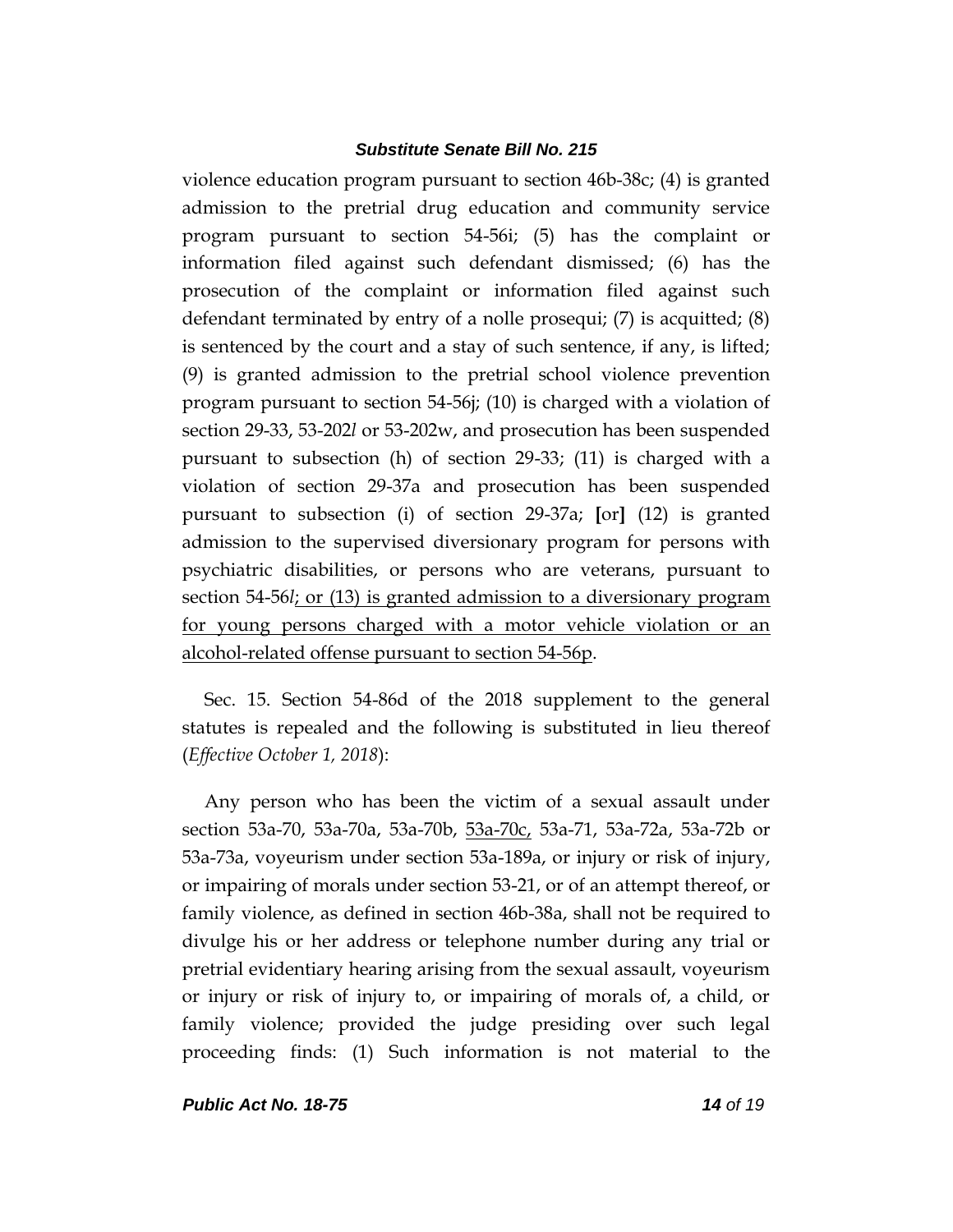proceeding, (2) the identity of the victim has been satisfactorily established, and (3) the current address of the victim will be made available to the defense in the same manner and time as such information is made available to the defense for other criminal offenses.

Sec. 16. Section 54-86e of the 2018 supplement to the general statutes is repealed and the following is substituted in lieu thereof (*Effective October 1, 2018*):

The name and address of the victim of a sexual assault under section 53a-70, 53a-70a, 53a-70b, 53a-70c, 53a-71, 53a-72a, 53a-72b or 53a-73a, voyeurism under section 53a-189a, or injury or risk of injury, or impairing of morals under section 53-21, or of an attempt thereof, or family violence, as defined in section 46b-38a and such other identifying information pertaining to such victim as determined by the court, shall be confidential and shall be disclosed only upon order of the Superior Court, except that (1) such information shall be available to the accused in the same manner and time as such information is available to persons accused of other criminal offenses, and (2) if a protective order is issued in a prosecution under any of said sections, the name and address of the victim, in addition to the information contained in and concerning the issuance of such order, shall be entered in the registry of protective orders pursuant to section 51-5c.

Sec. 17. Subsection (d) of section 51-245 of the 2018 supplement to the general statutes is repealed and the following is substituted in lieu thereof (*Effective October 1, 2018*):

(d) Notwithstanding the provisions of subsections (a) and (b) of this section, if any juror is deaf or hard of hearing, such juror shall have the assistance of a qualified interpreter who shall be present throughout the proceeding and when the jury assembles for deliberation. **[**Such interpreter shall be provided by the Department of Rehabilitation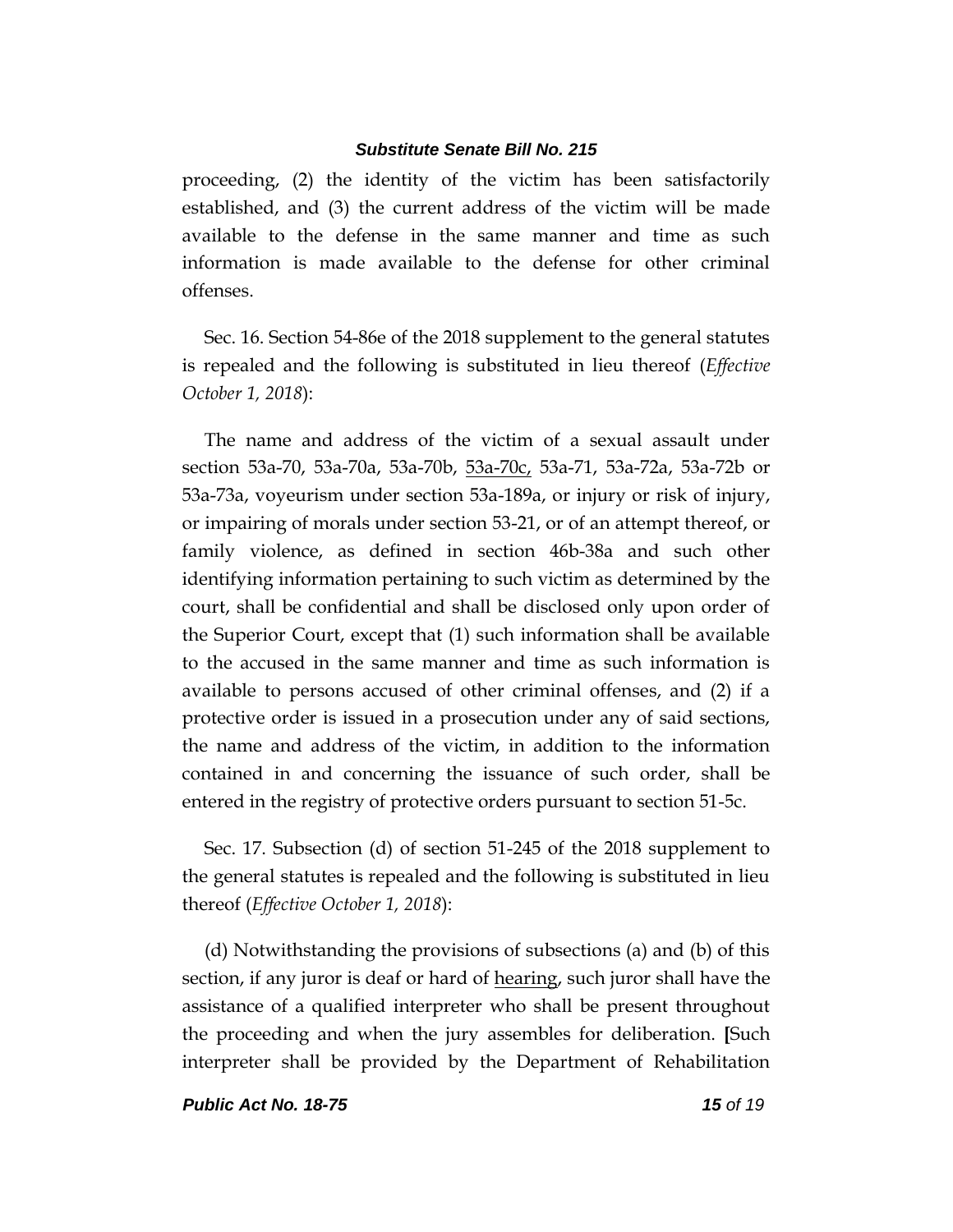Services at the request of the juror or the court.**]** Such interpreter shall be subject to rules adopted pursuant to section 51-245a.

Sec. 18. Section 150 of public act 17-2 of the June special session is repealed and the following is substituted in lieu thereof (*Effective from passage*):

(a) There is established a pilot program that shall provide indigent individuals with access to legal counsel at any hearing on an application for relief from abuse brought under section 46b-15 of the general statutes. The pilot program shall be administered in accordance with the provisions of this section. Funding for the pilot program shall be in accordance with the provisions of section 151 of **[**this act**]** public act 17-2 of the June special session. If funding is not made available in accordance with section 151 of **[**this act**]** public act 17-2 of the June special session by July 1, 2018, then the Division of Public Defender Services and the Judicial Branch shall not be required to undertake the duties described in this section. The pilot program shall commence on July 1, 2018, and shall terminate on June 30, 2019.

(b) (1) The Judicial Branch, utilizing funds made available pursuant to section 151 of **[**this act**]** public act 17-2 of the June special session, shall contract with one or more nonprofit organizations, whose principal purpose is to provide legal services to indigent individuals, to provide legal counsel to an applicant at any hearing on an application for relief from abuse brought under section 46b-15 of the general statutes. The provision of legal counsel under this subsection shall only be for the duration of the pilot program and shall be limited to the issue of whether the application for relief under section 46b-15 of the general statutes shall be granted or denied.

(2) The Division of Public Defender Services, utilizing funds made available pursuant to section 151 of **[**this act**]** public act 17-2 of the June special session, shall provide legal counsel to a respondent at any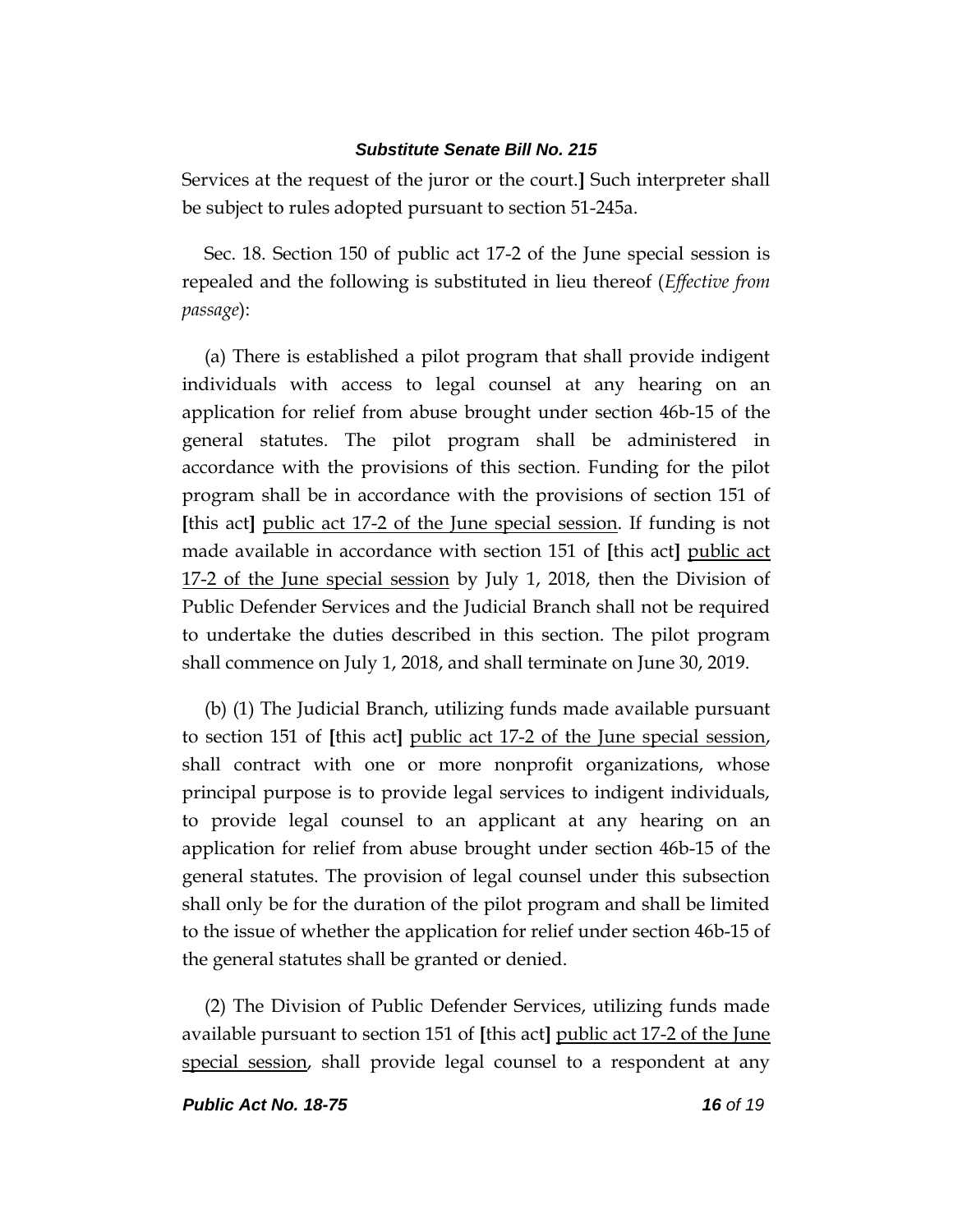hearing on an application for relief from abuse brought under section 46b-15 of the general statutes. The provision of legal counsel under this subsection shall only be for the duration of the pilot program and shall be limited to the issue of whether the application for relief under section 46b-15 of the general statutes shall be granted or denied.

(c) The Chief Court Administrator shall select one judicial district in which to provide the legal services described in subsection (b) of this section.

(d) No individual who seeks services under the pilot program shall be provided access to legal counsel under subsection (b) of this section, unless: (1) If such individual is (A) the applicant in a proceeding brought under section 46b-15 of the general statutes, the individual successfully demonstrates to the nonprofit organization with whom the Judicial Branch has contracted for the provision of legal services that he or she is indigent, or (B) the respondent in a proceeding brought under section 46b-15 of the general statutes, the individual successfully demonstrates to the Division of Public Defender Services that he or she is indigent; and (2) such proceeding is pending in the judicial district selected pursuant to subsection (c) of this section.

(e) For purposes of this section, an applicant or respondent shall be determined indigent if he or she has annual gross income that is at or below the following guidelines: (1) \$23,760 for an applicant or respondent with no dependents, (2) \$32,040 for an applicant or respondent with one dependent, (3) \$40,320 for an applicant or respondent with two dependents, and (4) \$48,600 for an applicant or respondent with three dependents. If an applicant or respondent has more than three dependents, for each additional dependent the sum of \$8,320 shall be added to \$48,600.

(f) Prior to providing legal counsel to any individual under the pilot program, the Division of Public Defender Services and any nonprofit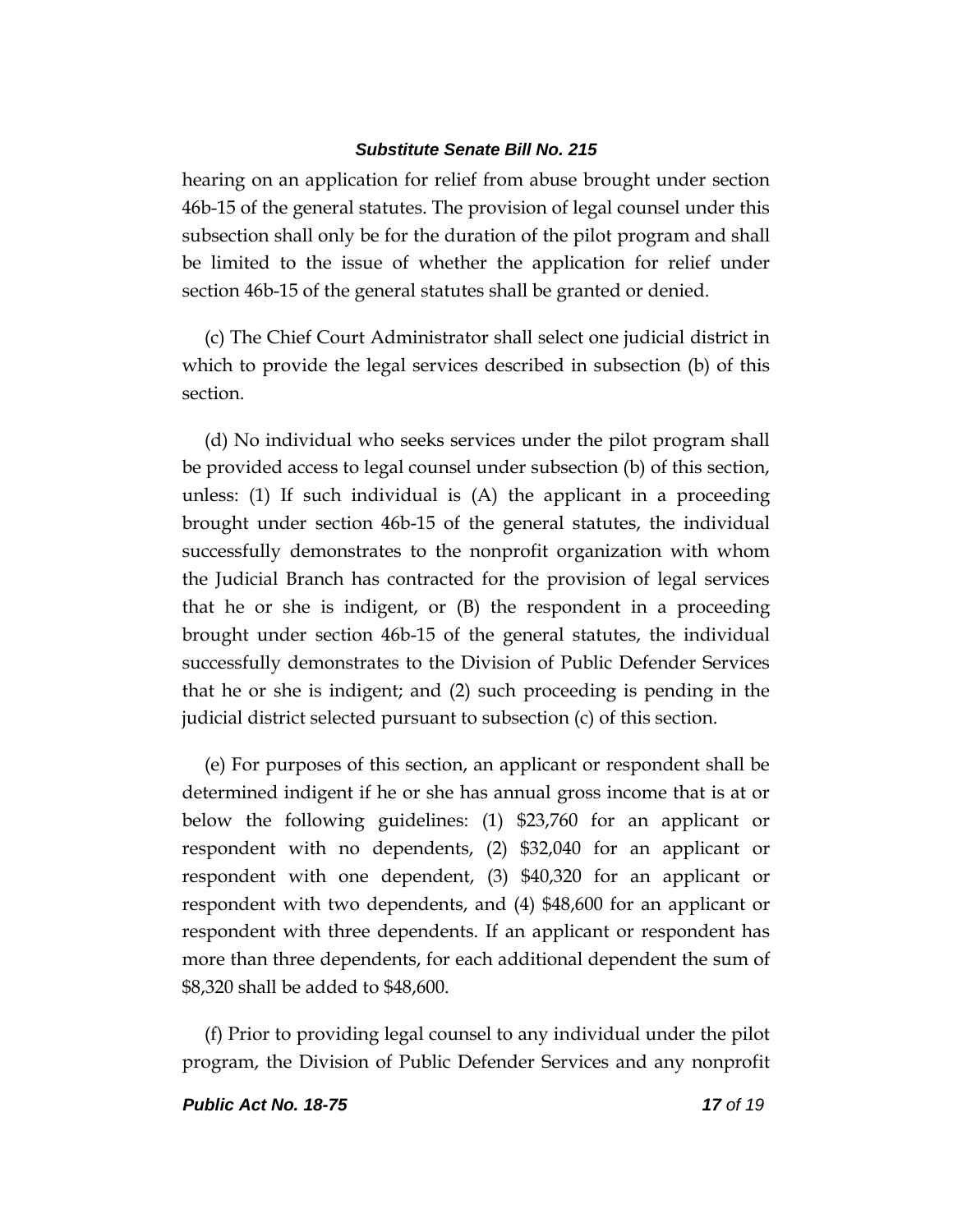organization with whom the Judicial Branch contracts for the provision of legal services under the pilot program, shall ensure that attorneys are assigned to proceedings in a manner that will avoid conflicts of interest, as defined by the Rules of Professional Conduct.

(g) Not later than **[**January 1, 2019**]** July 1, 2019, the Chief Court Administrator, shall report, in accordance with the provisions of section 11-4a of the general statutes, to the joint standing committee of the General Assembly having cognizance of matters relating to the judiciary on: (1) The status and results of the pilot program, and (2) whether a permanent program that provides similar legal services should be established in the state. Such report may also include legislative recommendations concerning the establishment of the pilot program on a permanent basis.

Sec. 19. Subsection (b) of section 46b-44a of the 2018 supplement to the general statutes is repealed and the following is substituted in lieu thereof (*Effective October 1, 2018*):

(b) An action brought pursuant to subsection (a) of this section may proceed if, at the time of the filing of the action, the parties attest, under oath, that the following conditions exist: (1) The marriage has broken down irretrievably; (2) the duration of the marriage does not exceed nine years; (3) neither party to the action is pregnant; (4) no children were born to or adopted by the parties prior to, or during, the marriage; (5) neither party has any interest or title in real property; (6) the total combined fair market value of all property owned by either party, less any amount owed on such property, is less than eighty thousand dollars; (7) neither party has a defined benefit pension plan; (8) neither party has a pending petition for relief under the United States Bankruptcy Code; **[**(9) neither party is applying for or receiving benefits pursuant to Title XIX of the Social Security Act; (10)**]** (9) no other action for dissolution of marriage, civil union, legal separation or annulment is pending in this state or in a foreign jurisdiction; **[**(11)**]**

*Public Act No. 18-75 18 of 19*